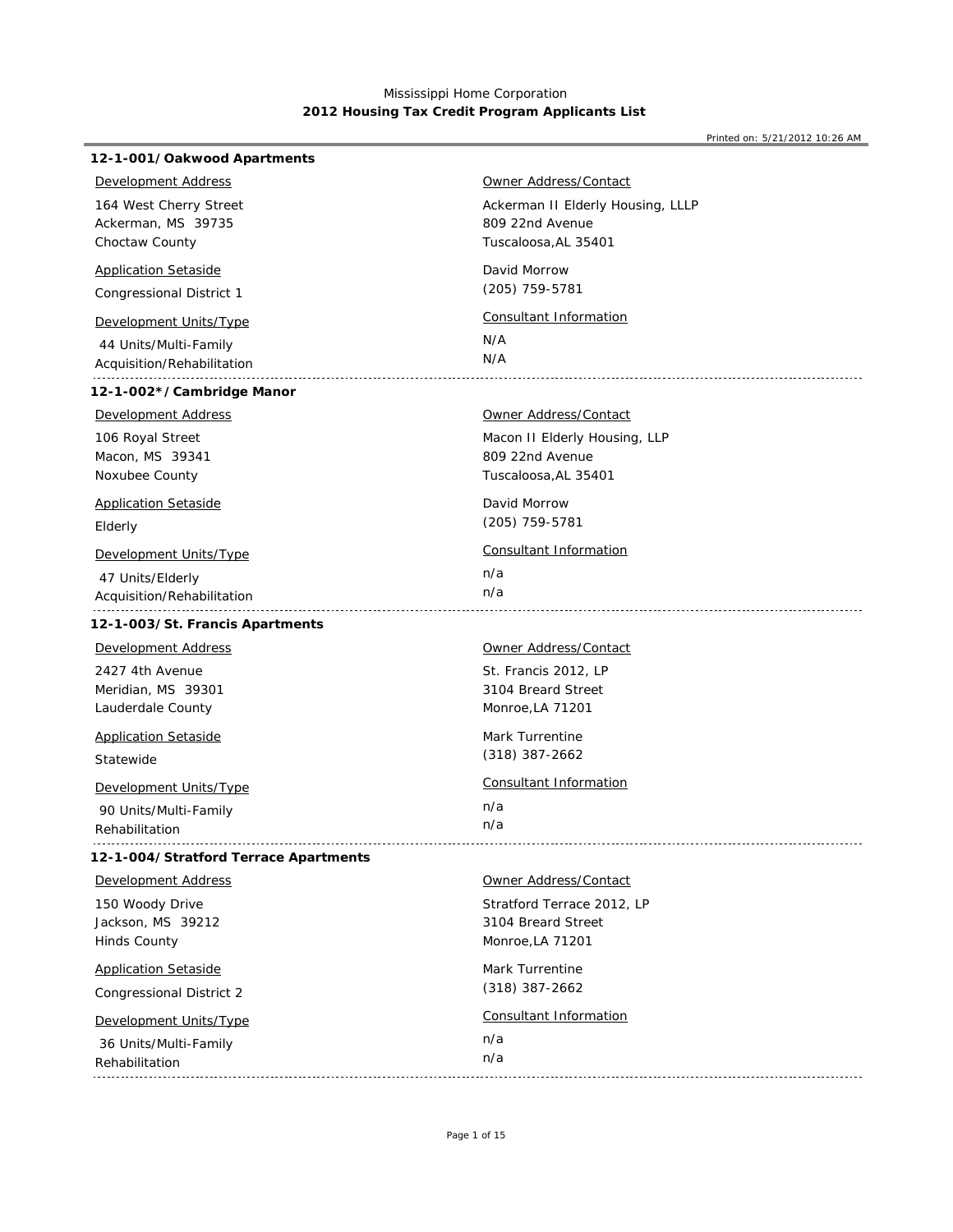| 12-1-005*/The Southern Rose I          |                                             |
|----------------------------------------|---------------------------------------------|
| <b>Development Address</b>             | <b>Owner Address/Contact</b>                |
| 1129 Maple Street<br>Jackson, MS 39203 | The Southern Rose, LP<br>20 Sandstone Court |
| <b>Hinds County</b>                    | LeClaire, IA 52753                          |
| <b>Application Setaside</b>            | James N. Bergman                            |
| Elderly                                | $(563)$ 441-6123                            |
| <b>Development Units/Type</b>          | <b>Consultant Information</b>               |
| 41 Units/Elderly                       | n/a                                         |
| New Construction                       | n/a                                         |
| 12-1-006*/The Southern Rose II         |                                             |
| <b>Development Address</b>             | <b>Owner Address/Contact</b>                |
| 1129 Maple Street                      | The Southern Rose, LP                       |
| Jackson, MS 39203                      | 20 Sandstone Court                          |
| <b>Hinds County</b>                    | LeClaire, IA 52753                          |
| <b>Application Setaside</b>            | James N. Bergman                            |
| Elderly                                | $(563)$ 441-6123                            |
| Development Units/Type                 | <b>Consultant Information</b>               |
| 41 Units/Elderly                       | n/a                                         |
| New Construction                       | n/a                                         |
| 12-1-007^/Emmanuel Estates             |                                             |
| <b>Development Address</b>             | Owner Address/Contact                       |
| White Street & Pearman Road            | United Family Life VI, LP                   |
| Cleveland, MS 38732                    | 1101 Dr. Martin Luther Kind Drive           |
| <b>Bolivar County</b>                  | Cleveland, MS 38732                         |
| <b>Application Setaside</b>            | <b>Ted Campbell</b>                         |
| Non-Profit (ACA)                       | $(662)$ 843-3097                            |
| <b>Development Units/Type</b>          | Consultant Information                      |
| 35 Units/Multi-Family                  | Roy Collins Construction Compay, Inc.       |
| New Construction                       | Chris F. Collins                            |
| 12-1-008/The Ridge at Vicksburg        |                                             |
| <b>Development Address</b>             | Owner Address/Contact                       |
| Hwy 80 East                            | The Ridge at Vicksburg, LP                  |
| Vicksbury, MS 39180                    | 9800 Maumelle Boulevard                     |
| Warren County                          | North Little Rock, AR 72113                 |
| <b>Application Setaside</b>            | Arby Smith                                  |
| Statewide                              | (501) 758-0050                              |
| Development Units/Type                 | <b>Consultant Information</b>               |
| 72 Units/Multi-Family                  | n/a                                         |
| New Construction                       | n/a                                         |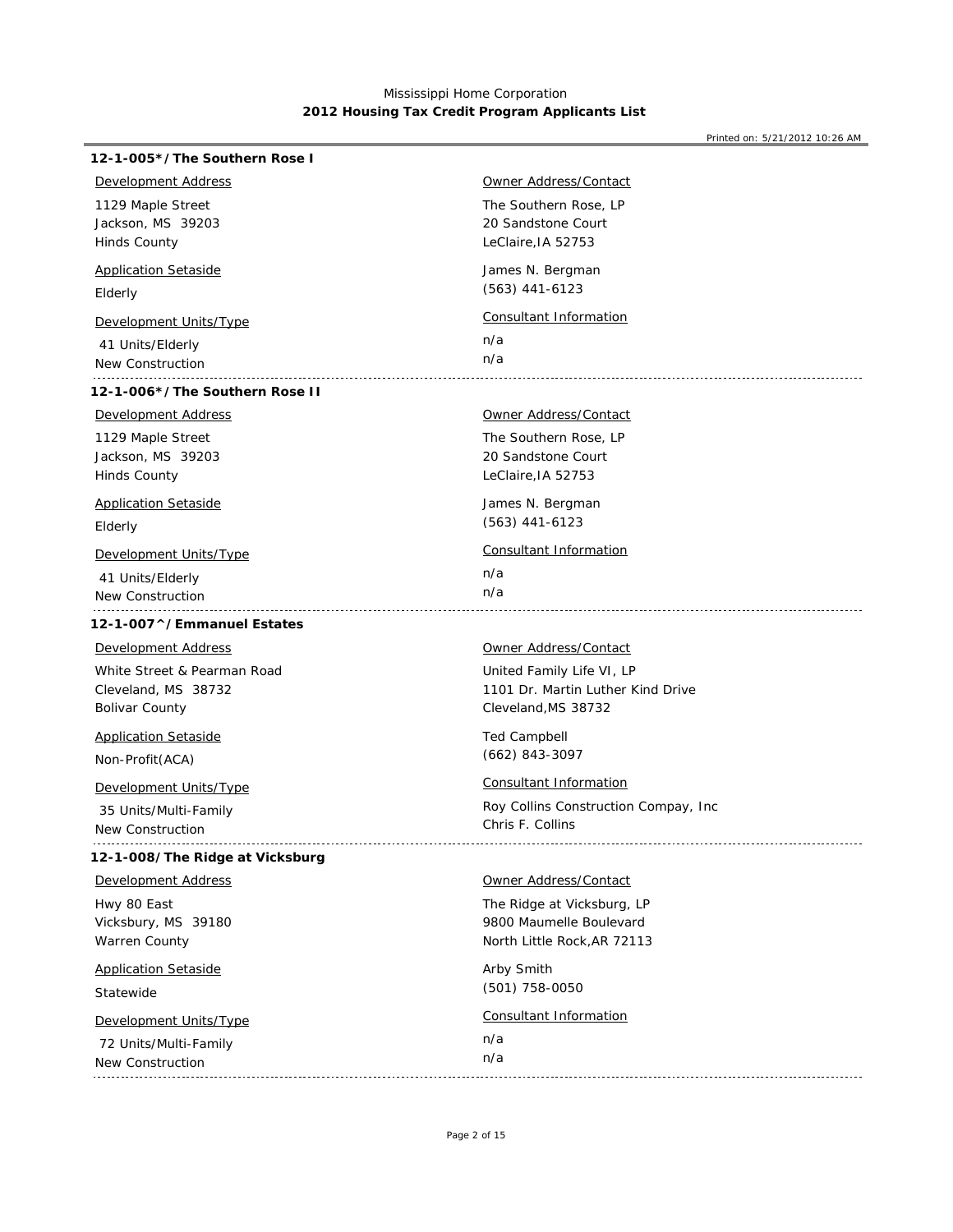| 12-1-009/Skyview Apartments             |                                    |
|-----------------------------------------|------------------------------------|
| Development Address                     | <u> Owner Address/Contact</u>      |
| 201 Lester Street                       | Munster Housing Associates, LP     |
| Batesville, MS 39606                    | 3 Canal Plaza, Suite 501           |
| Panola County                           | Portland, ME 04101                 |
| <b>Application Setaside</b>             | Jason Spellings                    |
| Statewide                               | (207) 774-5101                     |
| Development Units/Type                  | Consultant Information             |
| 102 Units/Multi-Family                  | n/a                                |
| Acquisition/Rehabilitation              | n/a                                |
| 12-1-010*/Witherspoon School Apartments |                                    |
| <b>Development Address</b>              | <b>Owner Address/Contact</b>       |
| 1516 12th Avenue                        | Witherspoon School Apartments, LLC |
| Meridian, MS 39301                      | 406 East Fourth Street             |
| Lauderdale County                       | Winston Salem, NC 27101            |
| <b>Application Setaside</b>             | Richard C. Angino                  |
| Historic/Preservation                   | $(336)$ 714-8942                   |
| <u>Development Units/Type</u>           | Consultant Information             |
| 48 Units/Elderly                        | n/a                                |
| Acquisition/Rehabilitation              | n/a                                |
| 12-1-011/Point Place Apartments         |                                    |
| <b>Development Address</b>              | Owner Address/Contact              |
| 335 North Forest                        | Point Place Partners, LP           |
| West Point, MS 39773                    | 149 Concourse Drive                |
| Clay County                             | Pearl, MS 39208                    |
| <b>Application Setaside</b>             | Louis Jurney CPA                   |
| Statewide                               | $(601)$ 932-1674                   |
| <b>Development Units/Type</b>           | <b>Consultant Information</b>      |
| 40 Units/Multi-Family                   | n/a                                |
| Rehabilitation                          | n/a                                |
| 12-1-012/Bellwood Apartments            |                                    |
| <b>Development Address</b>              | <b>Owner Address/Contact</b>       |
| Intersection of SJ Jones & W. Canal     | Bellwood Partners, LP              |
| Aberdeen, MS 39730                      | 149 Concourse Drive                |
| Monroe County                           | Pearl, MS 39208                    |
| <b>Application Setaside</b>             | Louis Jurney CPA                   |
| Statewide                               | $(601)$ 932-1674                   |
| Development Units/Type                  | Consultant Information             |
| 40 Units/Multi-Family                   | n/a                                |
| Rehabilitation                          | n/a                                |
|                                         |                                    |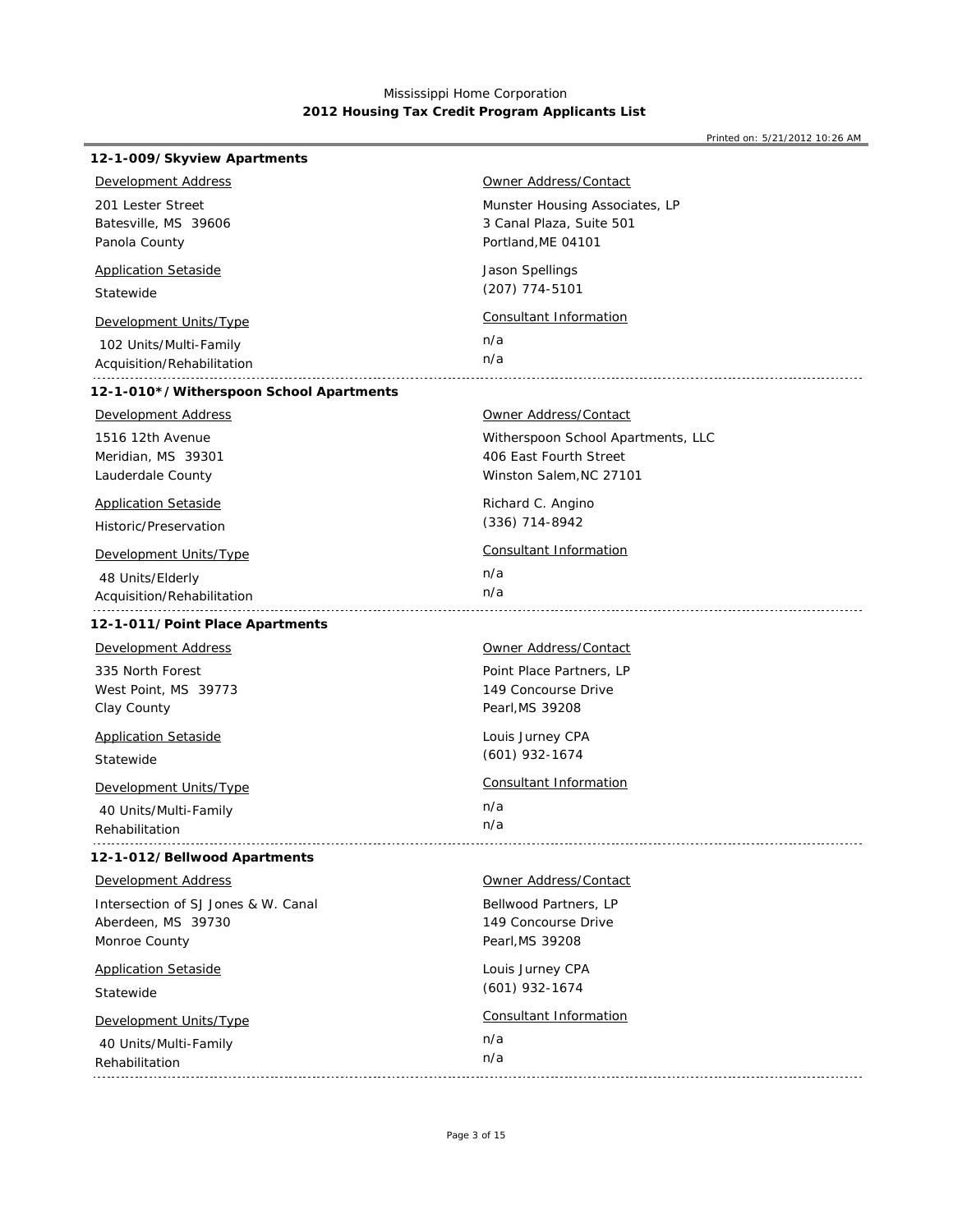| 12-1-013/Oak Ridge Apartments                       |                                                 |
|-----------------------------------------------------|-------------------------------------------------|
| Development Address                                 | Owner Address/Contact                           |
| 905 Blossom Apartments                              | Oak Ridge Apartments, LP                        |
| Vicksbury, MS 39180                                 | 149 Concourse Drive                             |
| Warren County                                       | Pearl, MS 39208                                 |
| <b>Application Setaside</b>                         | Louis Jurney CPA                                |
| Non-Profit (ACA)                                    | $(601)$ 932-1674                                |
| <b>Development Units/Type</b>                       | <b>Consultant Information</b>                   |
| 44 Units/Multi-Family                               | n/a                                             |
| Rehabilitation                                      | n/a                                             |
| 12-1-014/Martin Luther King Apartments              |                                                 |
| <b>Development Address</b>                          | <b>Owner Address/Contact</b>                    |
| 205 Martin Luther King Apartment                    | Steele Martin Luther King, LLC                  |
| Fayette, MS 39069                                   | 6795 East Tennessee Ave, 5th Floor              |
| Jefferson County                                    | Denver, CO 80224                                |
| <b>Application Setaside</b>                         | Sarah Rucker                                    |
| Statewide                                           | $(303)$ 226-9121                                |
| Development Units/Type                              | <b>Consultant Information</b>                   |
| 80 Units/Multi-Family<br>Acquisition/Rehabilitation | Little & Associates, LLC<br>W. Todd Little, CPA |
| 12-1-015/Promised Land Apartments                   |                                                 |
| <b>Development Address</b>                          | Owner Address/Contact                           |
| 101 Issaquena Street                                | Stelle Promised Land, LLC                       |
| Shaw, MS 38773                                      | 6795 E. Tennessee Ave, 5th Floor                |
| <b>Bolivar County</b>                               | Denver, CO 80224                                |
| <b>Application Setaside</b>                         | Sarah Rucker                                    |
| Statewide                                           | $(303)$ 226-9121                                |
| Development Units/Type                              | Consultant Information                          |
| 59 Units/Multi-Family                               | Little & Associates, LLC                        |
| Acquisition/Rehabilitation                          | W. Todd Little, CPA                             |
| 12-1-016/Queen City Apartments                      |                                                 |
| <b>Development Address</b>                          | Owner Address/Contact                           |
| Various Sites                                       | Queen City Associates, L.P.                     |
| Meridian, MS 39301                                  | 2425 E. Street, Box 870                         |
| Lauderdale County                                   | Meridian, MS 39301                              |
| <b>Application Setaside</b>                         | Ronald J. Turner                                |
| Non-Profit(ACA)                                     | (601) 693-4285                                  |
| Development Units/Type                              | Consultant Information                          |
| 80 Units/Multi-Family                               | n/a                                             |
| Acquisition/Rehabilitation                          | n/a                                             |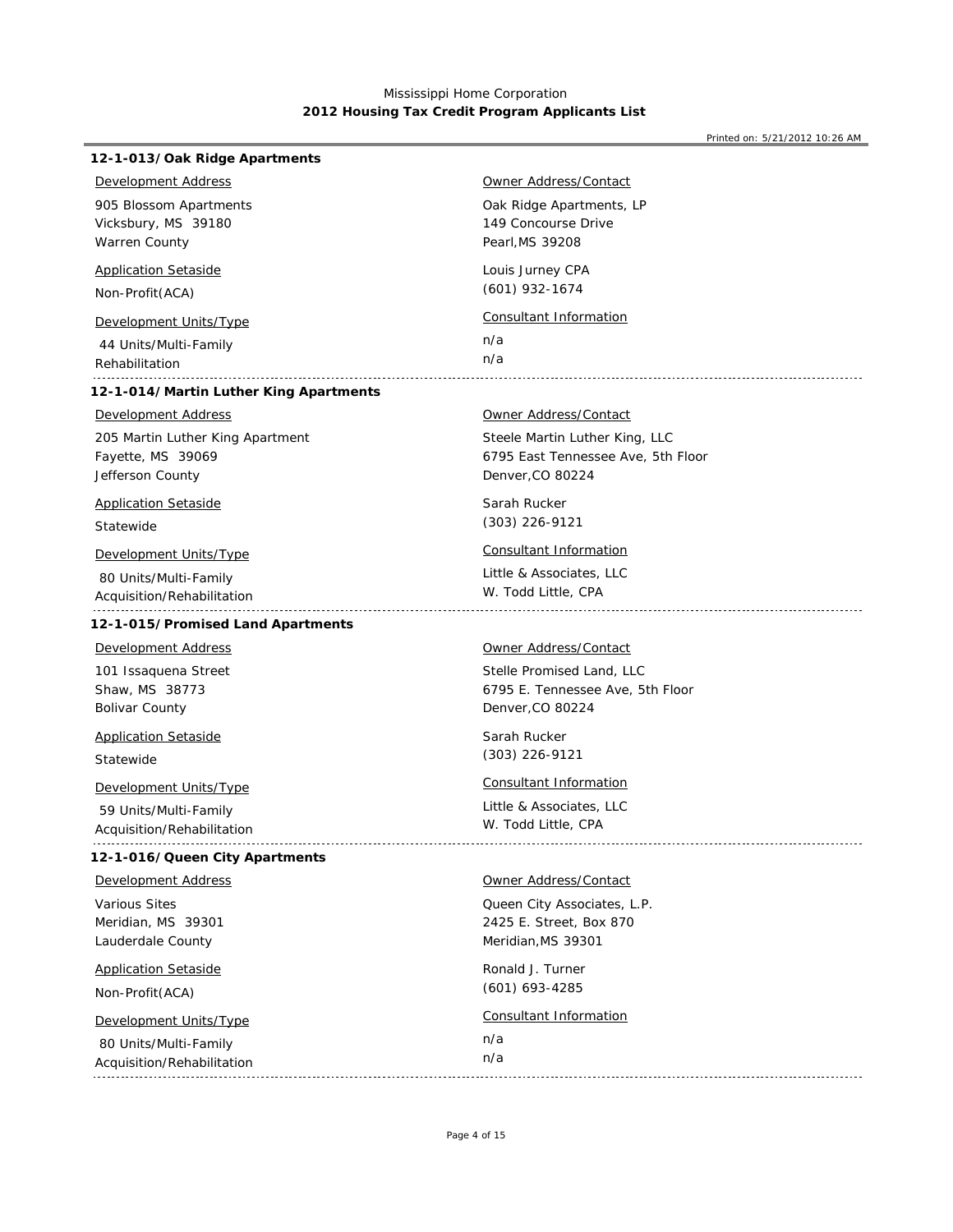#### Printed on: 5/21/2012 10:26 AM

## **12-1-017/Magnolia Crossing**

*Development Address*

Yazoo City, MS 39194 Yazoo County 280 Magnolia Drive

## *Application Setaside*

Statewide

# *Development Units/Type Consultant Information*

 86 Units/Multi-Family Acquisition/Rehabilitation

# **12-1-018/Camille Court**

Waveland, MS 39578 510 Camille Court *Development Address*

## *Application Setaside*

Hancock County

Statewide

# *Development Units/Type Consultant Information*

 30 Units/Multi-Family New Construction

# **12-1-019/Millwood Village II**

McComb, MS 39648 Pike County 909 Sedgewick *Development Address*

# *Application Setaside*

Non-Profit(ACA)

# *Development Units/Type Consultant Information*

 26 Units/Multi-Family New Construction

## **12-1-020^/Azalea Crossing**

## *Development Address*

Tunica, MS 38676 Tunica County Old Highway 61 North of Clark Cov

# *Application Setaside*

Statewide

 30 Units/SF Detached New Construction

## *Owner Address/Contact*

YCHA Development I, LP Yazoo City,MS 39194 121 Lindsey Lawn Drive

Betty Reed (662) 746-2226

Centerpointe Regional Housing Devel Art Schuldt

## *Owner Address/Contact*

Villages of Hancock, LP Bay St. Louis,MS 39520 601 Lucien Kidd Street

J. Janine Lee (228) 467-4545

Centerpointe Regional Housing Devel Art Schuldt 

#### *Owner Address/Contact*

MHA Development II, LP McComb,MS 39648 1002 Sedgewick Street

Jeffrey Adams (601) 684-7291

Centerpointe Regional Development, Art Schuldt 

## *Owner Address/Contact*

Tunica Housing Partners L.P. I Vicksburg,MS 39180 3412 Pemberton Blvd. Ste 2 241

Kemmeka Davis (880) 351-1195

# *Development Units/Type Consultant Information*

#### N/A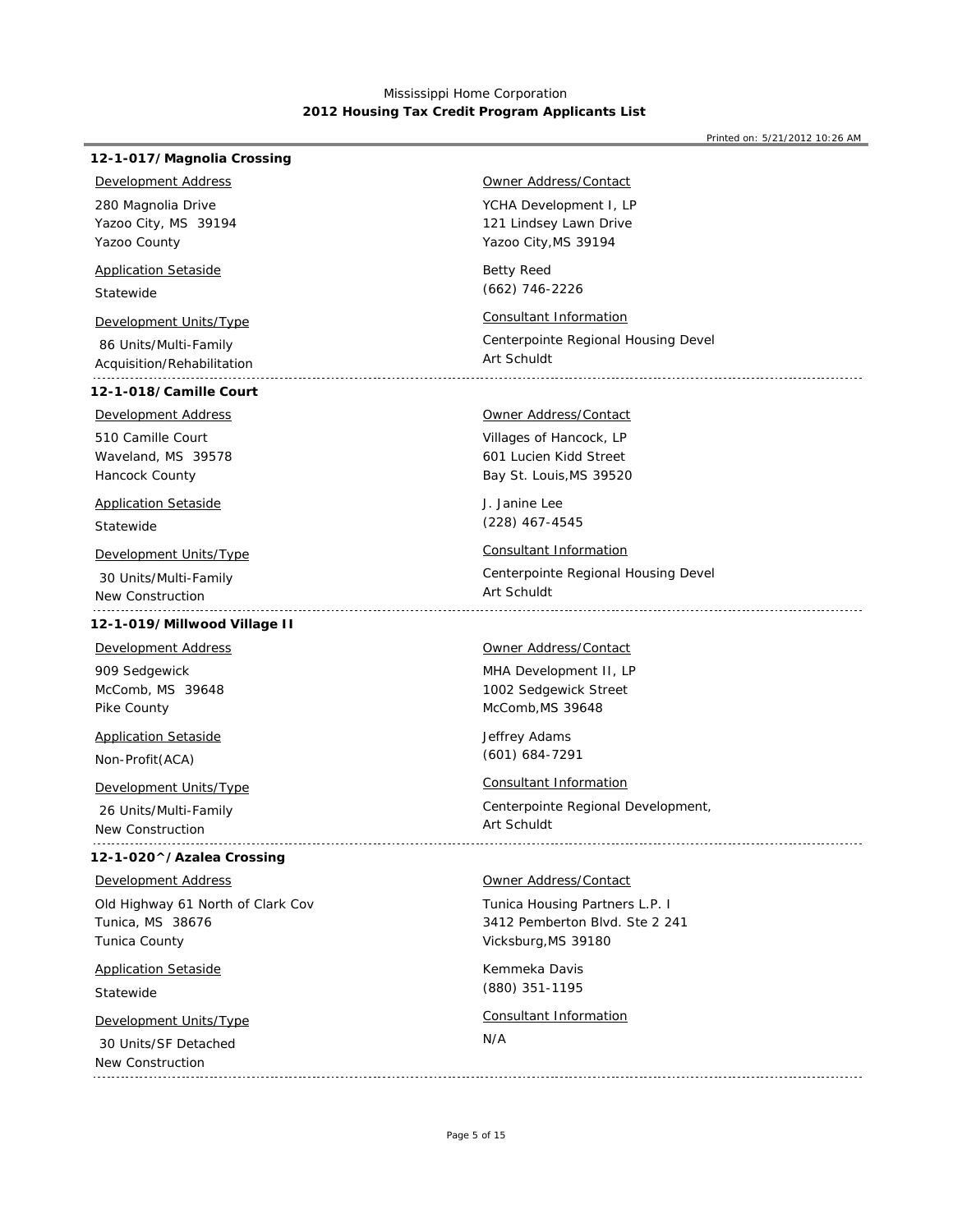#### Printed on: 5/21/2012 10:26 AM

## **12-1-021/Quail Run Apartments**

## *Development Address*

Quitman, MS 39355 Clarke County 1502 N Archusa Ave

## *Application Setaside*

Statewide

# *Development Units/Type Consultant Information*

 70 Units/Multi-Family Acquisition/Rehabilitation

# **12-1-022^/Carrollton Place**

## *Development Address*

Winona, MS 38967 Montgomery County North Side of Highway 82 immediat

# *Application Setaside*

Statewide

# *Development Units/Type Consultant Information*

 40 Units/SF Detached New Construction 

## **12-1-023^/Rolling Meadow**

#### *Development Address*

State Line, MS 39362 Greene County Old St. Peter Street near Highway

*Application Setaside*

# Statewide

 40 Units/SF Detached New Construction 

# **12-1-024^/The Willows**

## *Development Address*

McLain, MS 39456 Greene County Industrial Road near Highway 57

# *Application Setaside*

Non-Profit(ACA)

 25 Units/SF Detached New Construction 

## *Owner Address/Contact*

Quitman Partners, LP Madison,MS 39110 124 One Madison Plaza, Suite 1500

Clifton Bates (601) 321-7623

Novogradac & Company Brad Elphick

## *Owner Address/Contact*

Carrollton Place Partners, L.P. Madison,MS 39130 P.O. Box 2542

Robert King (601) 853-9326

Community Concepts Andrew Smith

## *Owner Address/Contact*

Rolling Meadow Partners, LP Madison,MS 39130 P.O. Box 2542

Robert King (601) 853-9326

# *Development Units/Type Consultant Information*

Community Concepts Andrew Smith

## *Owner Address/Contact*

The Willows Partners, L.P. Madison,MS 39130 P.O. Box 2542

Robert King (601) 853-9326

# *Development Units/Type Consultant Information*

Community Concepts Andrew Smith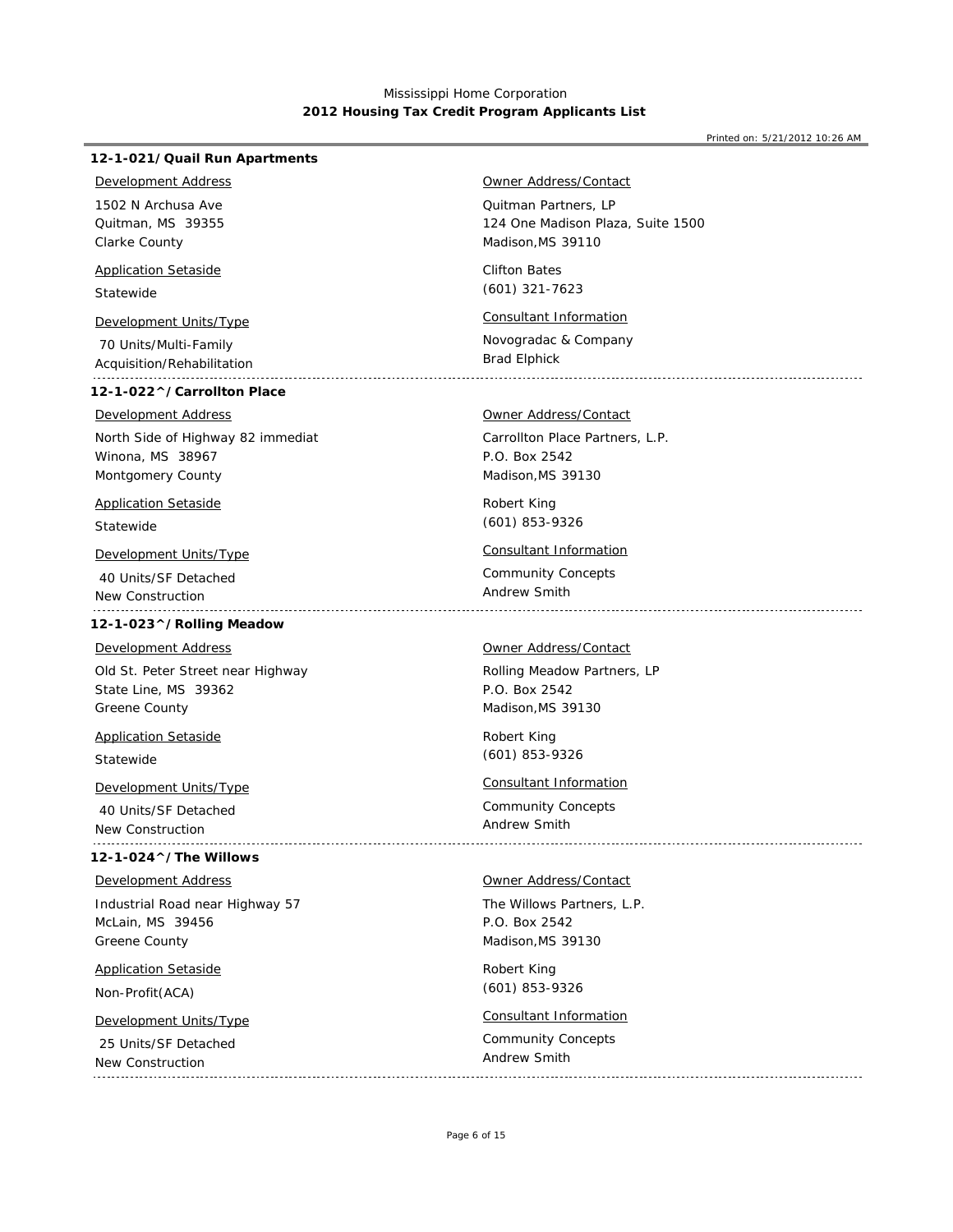## **12-1-025^/The Orchard**

## *Development Address*

Robinsonville, MS 38664 Tunica County Counce Road at Apricot Drive

## *Application Setaside*

Statewide

 41 Units/SF Detached New Construction

## **12-1-026^/Cypress Bend of Belzoni**

### *Development Address*

Belzoni, MS 39038 Humphreys County 1st Street near Woodyard Road

# *Application Setaside*

Statewide

 40 Units/SF Detached New Construction 

# **12-1-027^/West-Millsaps**

#### *Development Address*

Jackson, MS 39202 Hinds County concentrated on 300 block of Millsa

*Application Setaside*

Statewide

Rehabilitation

## **12-1-028/Village Oaks Apartments I**

## *Development Address*

Vicksburg, MS 39180 Warren County 1805 Cherry Street

*Application Setaside*

Historic/Preservation

 36 Units/Multi-Family Acquisition/Rehabilitation 

## *Owner Address/Contact*

The Orchard Partners, LP Madison,MS 39130 P.O. Box 2542

Robert King (601) 853-9326

# *Development Units/Type Consultant Information*

Community Concepts

Andrew Smith

### *Owner Address/Contact*

Cypress Bend of Belzoni Partners, LP Madison,MS 39130 P.O. Box 2542

Robert King (601) 853-9326

# *Development Units/Type Consultant Information*

Community Concepts Andrew Smith

### *Owner Address/Contact*

West Millsaps, LLC New Orleans,LA 70113 1610A Oretha Castle Haley Blvd

Victoria Welch (504) 525-2505

# *Development Units/Type Consultant Information*

N/A

## *Owner Address/Contact*

Village Oaks Apartments I, LP Monroe,LA 71201 1000 Louisville Avenue

Jeremy Mears (210) 669-3081

# *Development Units/Type Consultant Information*

Little & Associates, LLC W. Todd Little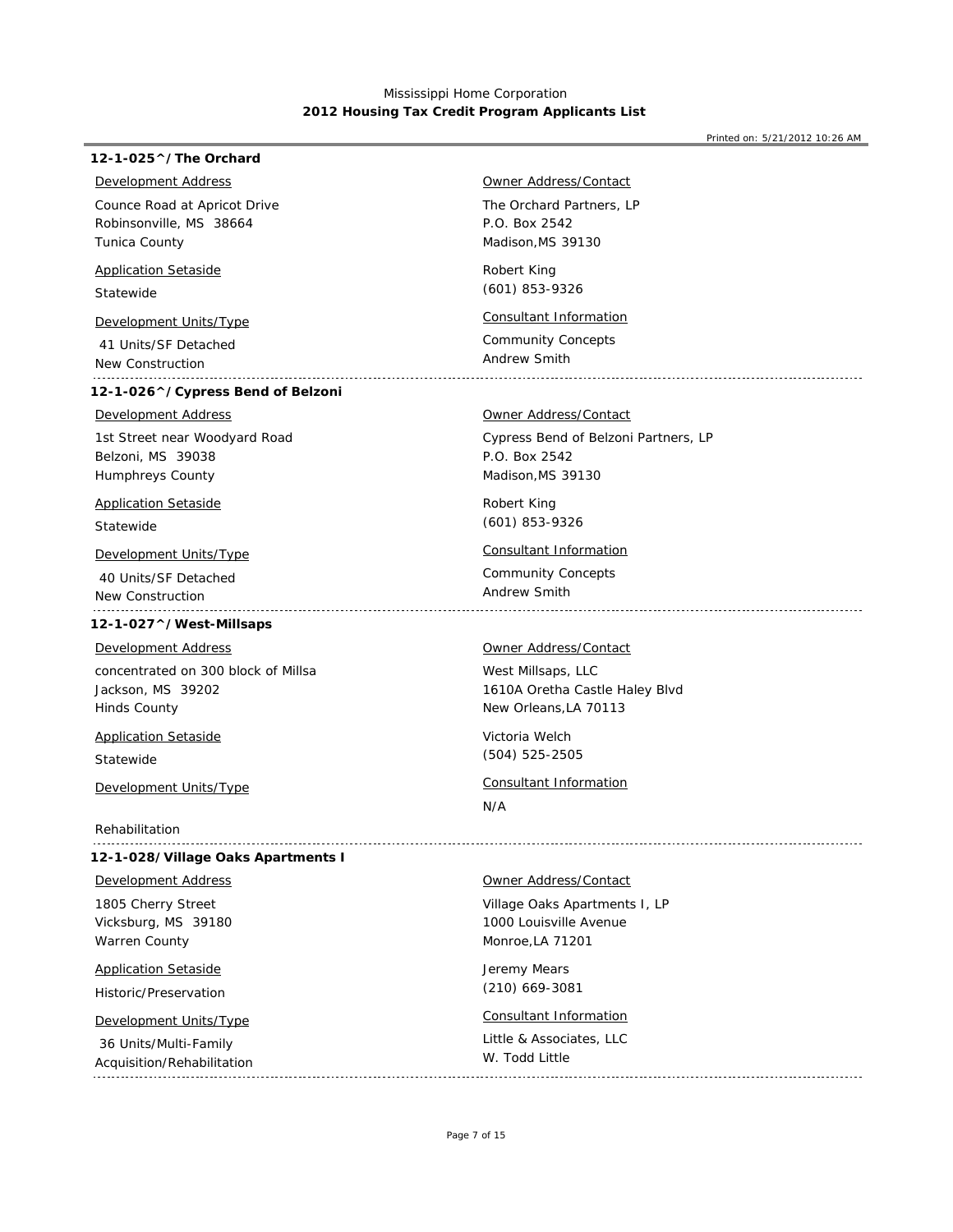#### Printed on: 5/21/2012 10:26 AM

## **12-1-029/Village Oaks Apartments II**

## *Development Address*

Vicksburg, MS 39180 Warren County 1805 Cherry Street

## *Application Setaside*

Statewide

# *Development Units/Type Consultant Information*

 36 Units/Multi-Family Acquisition/Rehabilitation

## **12-1-030^/Meadowhill Estates**

### *Development Address*

Hazlehurst, MS 39083 Copiah County East of Nelson Drive South

## *Application Setaside*

Non-Profit(ACA)

 35 Units/SF Detached New Construction

# **12-1-031/Mayfair II**

*Development Address*

Macon, MS 39341 Noxubee County 105 Oak Street

Statewide *Application Setaside*

# *Development Units/Type Consultant Information*

 62 Units/Multi-Family Acquisition/Rehabilitation

#### **12-1-032/Meadow Lawn II**

# *Development Address*

Forest, MS 39074 Scott County 100 Seventh Street

# *Application Setaside*

Congressional District 1

 32 Units/Multi-Family Acquisition/Rehabilitation

## *Owner Address/Contact*

Village Oaks Apartments II, LP Monroe,LA 71201 1000 Louisville Avenue

Jeremy Mears (210) 669-3081

Little & Associates, LLC W. Todd Little

# *Owner Address/Contact*

Meadowhill Estates, LP Byram,MS 39272 19 Bellewood Grove

Ron Litton (601) 373-8203

# N/A *Development Units/Type Consultant Information*

Mayfair II, LP *Owner Address/Contact*

Louisville,MS 39339 P.O. Drawer 30

Chris Hughes (662) 773-3172

Little & Associates, LLC Wm. Todd Little 

### *Owner Address/Contact*

Meadown Lawn II, LP Louisville,MS 39339 P.O. Drawer 30

Chris Hughes (662) 773-3172

# *Development Units/Type Consultant Information*

Little & Associates Wm. Todd Little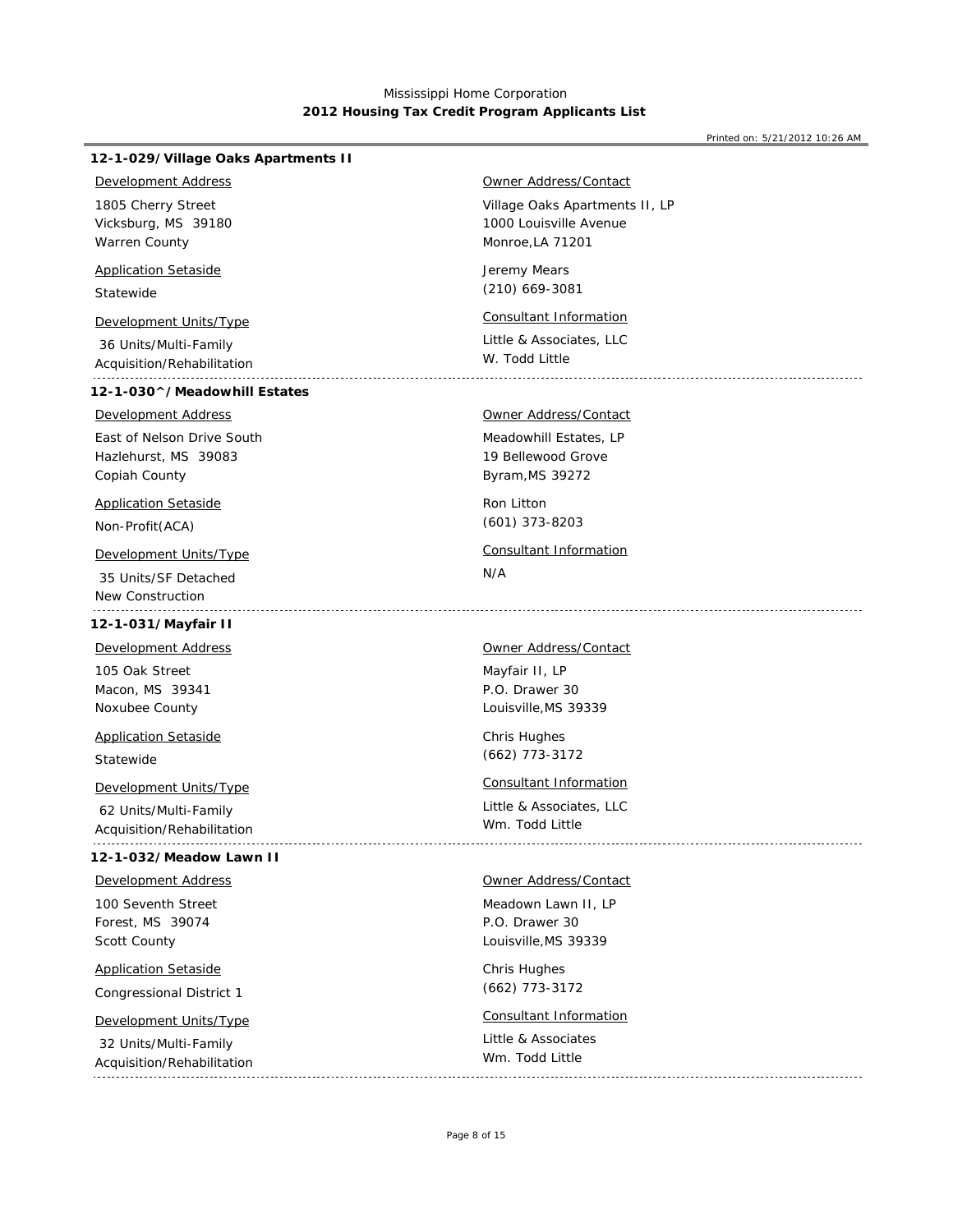#### Printed on: 5/21/2012 10:26 AM

## **12-1-033/Windale Apartments II**

## *Development Address*

West Point, MS 39733 Clay County 530 Windale Drive

## *Application Setaside*

Statewide

# *Development Units/Type Consultant Information*

 72 Units/Multi-Family Acquisition/Rehabilitation

## **12-1-034^/Church Court East**

## *Development Address*

Holly Springs, MS 38635 Marshall County 100' west od 665 Hwy 178W

## *Application Setaside*

Congressional District 1

New Construction

### **12-1-035^/Church Court West**

# *Development Address*

Holly Springs, MS 38635 Marshall County 200' west of 665 Hwy 178W

*Application Setaside*

Statewide

New Construction

## **12-1-036/Murphy Lane**

### *Development Address*

Holly Springs, MS 38635 Marshall County 500' west of 665 Hwy 178W

# *Application Setaside*

Elderly

New Construction

# *Owner Address/Contact*

Windale Apartments II, LP Lousiville,MS 39339 P.O. Drawer 30

Chris Hughes (662) 773-3172

Little & Associates Wm. Todd Little

### *Owner Address/Contact*

Church Court East, LP Oxford,MS 38655 1739 University Avuenue, Suite 116

Britton Jones (662) 816-2853

# *Development Units/Type Consultant Information*

N/A

#### *Owner Address/Contact*

Church Court West, LP Oxford,MS 38655 1739 University Avenue, Suite 116

Britton Jones (662) 816-2853

# *Development Units/Type Consultant Information*

N/A

# *Owner Address/Contact*

Murphy Lane, LP Oxford,MS 38655 1739 University Avenue, Suite 116

Britton Jones (662) 816-2853

# *Development Units/Type Consultant Information*

N/A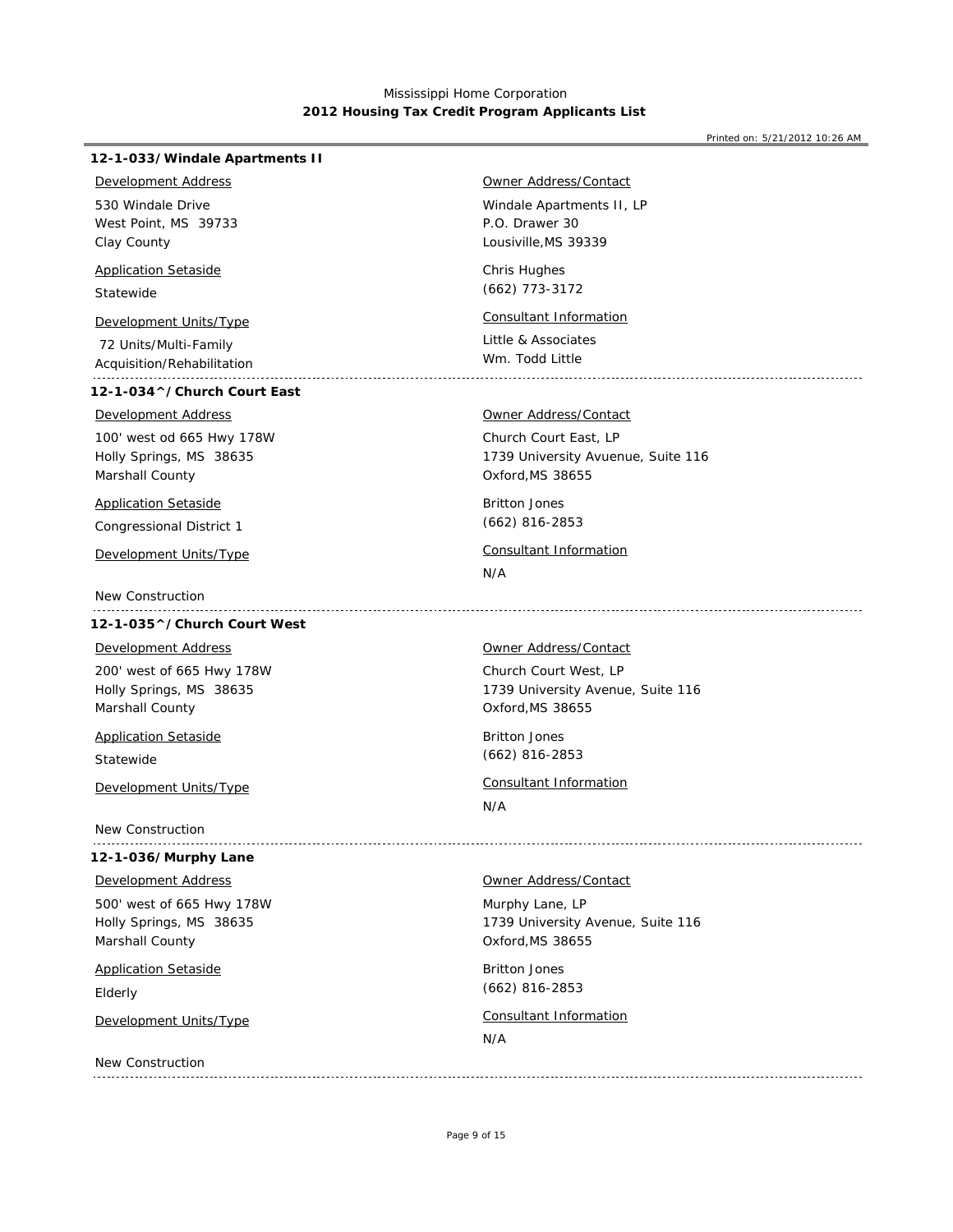#### Printed on: 5/21/2012 10:26 AM

## **12-1-037/Sanderson Village Homes**

## *Development Address*

Gulfport, MS 39501 Harrison County 1000 34th Street

## *Application Setaside*

Statewide

# *Development Units/Type Consultant Information*

 80 Units/Multi-Family New Construction

## **12-1-038^/Stonehurst Arms II**

### *Development Address*

Natchez, MS 39120 Adams County West side of South Concord Avenu

### *Application Setaside*

Congressional District 3

# *Development Units/Type Consultant Information*

New Construction

# **12-1-039^/University Parkway**

# *Development Address*

Jackson, MS 39203 Hinds County 3.9+/- acres, located E of JSU Cam

Statewide *Application Setaside*

*Development Units/Type Consultant Information*

New Construction

### **12-1-040/Oscar Barlow Estates**

## *Development Address*

Crenshaw, MS 38621 Quitman County 210 Jones Street

Congressional District 2 *Application Setaside*

24 Units/Multi-Family

# *Owner Address/Contact*

Sanderson Village Homes, LP Gulfport,MS 39503 10430 Three Rivers Road

Demetria Simpson (228) 287-0106

Little & Associates, LLC Wm. Todd Little

# *Owner Address/Contact*

Stonehurst Arms II, LLC Ridgeland,MS 39157 175 Richardson Road

Roscoe Word (601) 856-4386

Chartre Consulting, Ltd. C.W. Chapman

### *Owner Address/Contact*

University Parkway, LLC Ridgeland,MS 39157 175 Richardson Road

Roscoe Word (601) 856-4386

Chartre Consulting, Ltd. C.W. Chapman

#### *Owner Address/Contact*

Oscar Barlow-Crenshaw, LLC Clarksdale,MS 38614 P.O. Box 1148

John F. Schmidt (662) 627-9627

# *Development Units/Type Consultant Information*

Chartre Consulting, Ltd

## Acquisition/Rehabilitation C.W. Chapman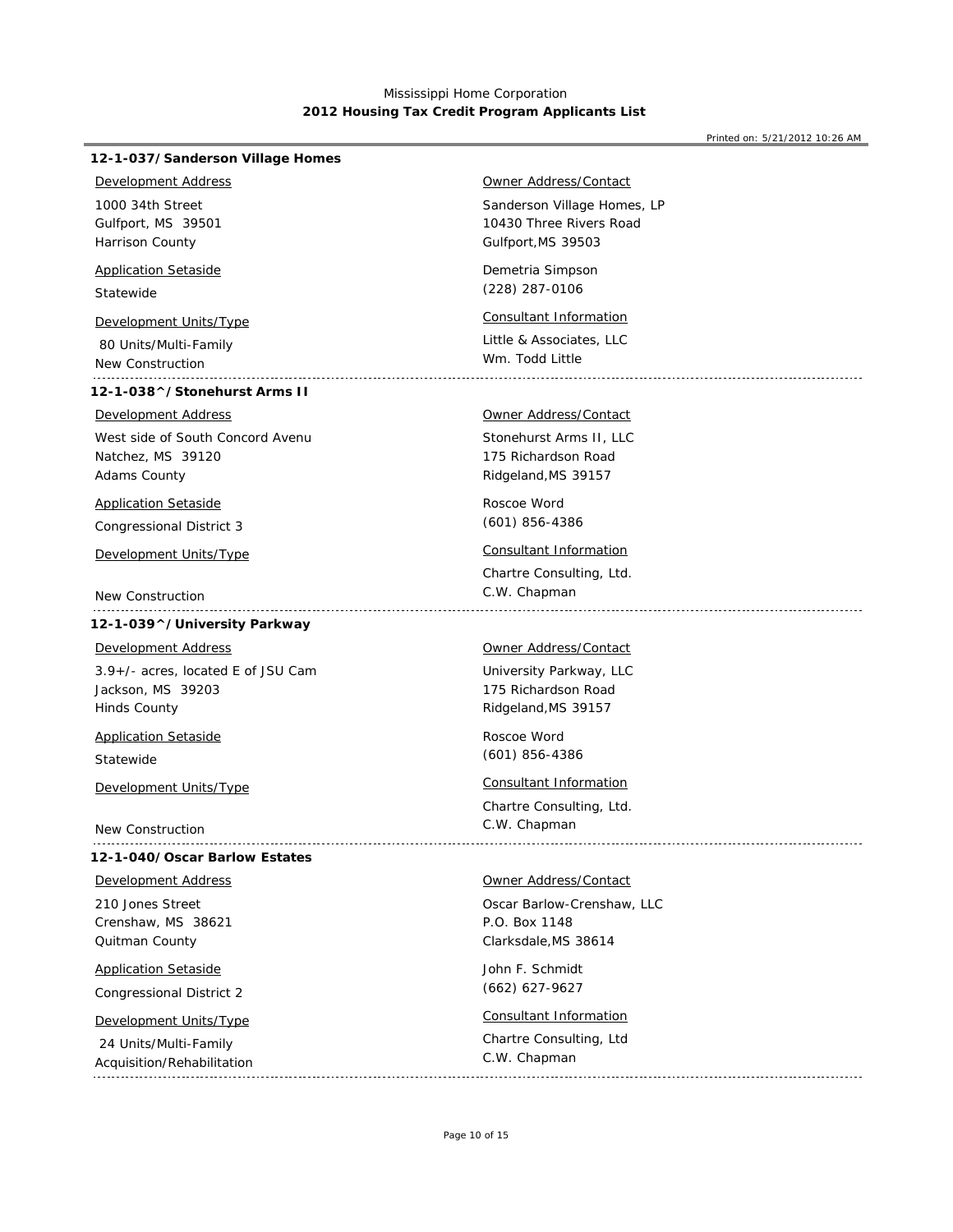### Printed on: 5/21/2012 10:26 AM

## **12-1-041^/Mill Creek Place III**

## *Development Address*

Hattieburg, MS 39401 Forrest County E Side of Bonhomie Rd; E back of

## *Application Setaside*

Congressional District 4

New Construction

### **12-1-042/Levee Apartments**

Friars Point, MS 38631 1600 Sheriff's Road *Development Address*

Coahoma County

*Application Setaside*

Congressional District 2

# *Development Units/Type Consultant Information*

 24 Units/Multi-Family Acquisition/Rehabilitation

# **12-1-043^/Lowndes Properties III**

### *Development Address*

Columbus, MS 39701 Lowndes County 2.42 acres E of Lowndes Properties

*Application Setaside*

Congressional District 1

New Construction

### **12-1-044^/University Place**

## *Development Address*

Jackson, MS 39203 Hinds County 4.5 +/- acres E of JSU Campus &

# *Application Setaside*

Statewide

New Construction

## *Owner Address/Contact*

Mill Creek Place III, LLC Clarksdale,MS 38614 10550 Hwy 322 Bellview Road

Larry Haynes (662) 624-5849

# *Development Units/Type Consultant Information*

Chartre Consulting, Ltd C.W. Chapman

# Levee-FP, LLC *Owner Address/Contact*

Clarksdale,MS 38614 P.O. Box 1148

John F. Schmidt ( 66) 262-7962

Chartre Consulting, Ltd C.W. Chapman

#### *Owner Address/Contact*

Lowndes Properties III, LLC Oxford,MS 38655 2330 University Avenue

C.W. Chapman (662) 236-5080

# *Development Units/Type Consultant Information*

*Owner Address/Contact*

University Place, LLC Oxford,MS 38655 2330 University Avenue

C.W. Chapman (662) 236-5080

# *Development Units/Type Consultant Information*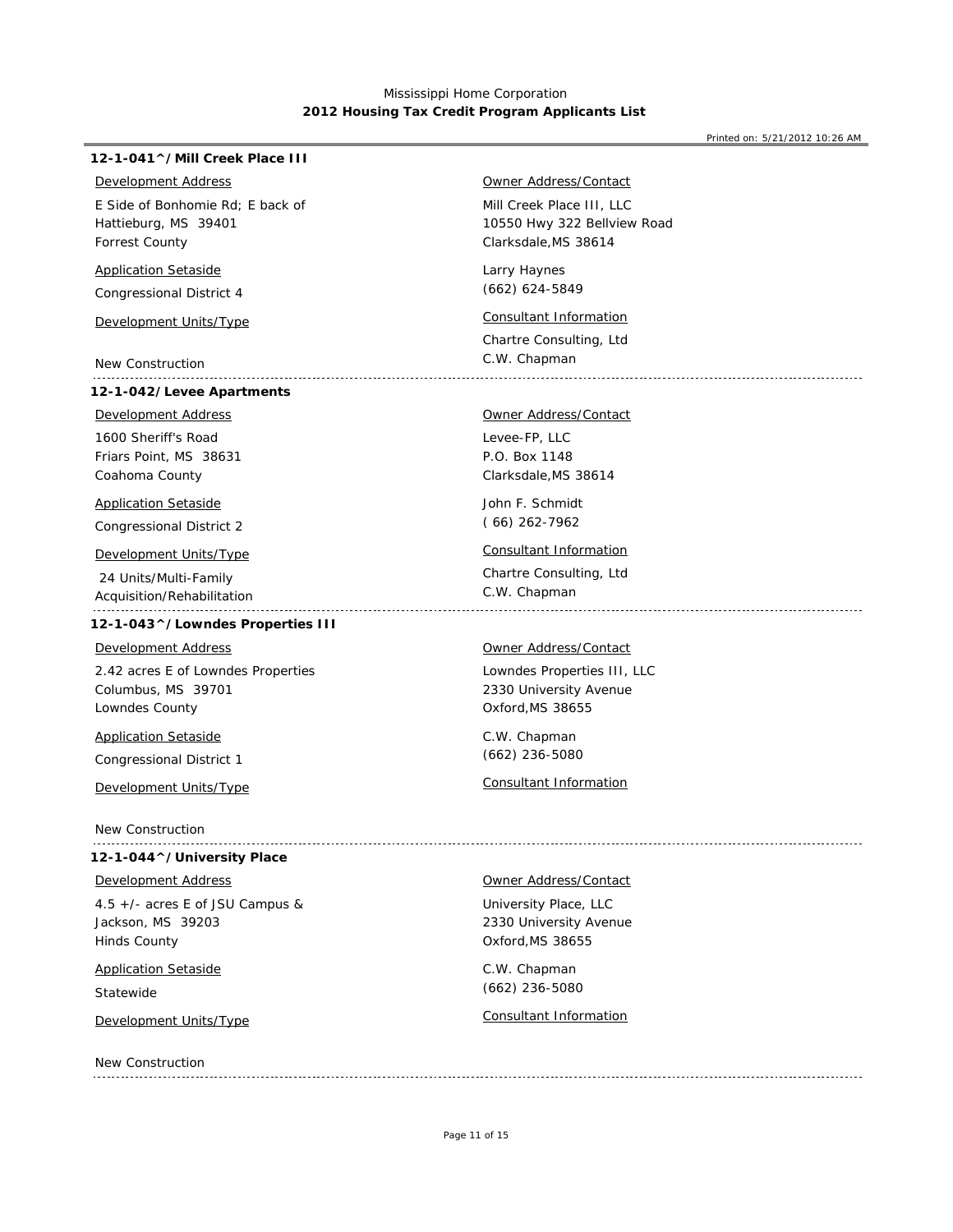### **12-1-045^/University Place II**

## *Development Address*

Jackson, MS 39203 Hinds County 4.5 +/- Acres, E of JSU Campus &

## *Application Setaside*

Statewide

*Development Units/Type Consultant Information*

New Construction

## **12-1-046/Home Wood Apartments**

# *Development Address*

Greenwood, MS 38935 Leflore County Murphy Drive at Plantation Drive, C

### *Application Setaside*

Elderly

New Construction

## **12-1-047/The Meadows Apartments**

Collins, MS 39428 Covington County 300 Rebecca Road *Development Address*

Congressional District 3 *Application Setaside*

 36 Units/Multi-Family Acquisition/Rehabilitation

### **12-1-048/Lutkin Bayou Apartments**

379 South Boulevard *Development Address*

Drew, MS 38737 Sunflower County

Congressional District 2 *Application Setaside*

 36 Units/Multi-Family Acquisition/Rehabilitation

# *Owner Address/Contact*

University Place II, LLC Oxford,MS 38655 2330 University Avenue

C.W. Chapman (662) 236-5080

Itta Bena Housing, LP Madison,MS 39130 P.O. Box 2118 *Owner Address/Contact*

J. Steve Nail (601) 709-6000

*Development Units/Type Consultant Information*

HRM Services Deb Giffin

#### *Owner Address/Contact*

Meadows/Collins, LP Madison,MS 39130 7538 Old Canton Road

J. Steve Nail (601) 709-6000

# *Development Units/Type Consultant Information*

HRM Services, LLC Deb Giffin

## *Owner Address/Contact*

Lutkin Baoyou Drew, LP Madison,MS 39130 7538 Old Canton Road

J. Steve Nail (601) 709-6000

# *Development Units/Type Consultant Information*

HRM Services, LLC Deb Giffin

Page 12 of 15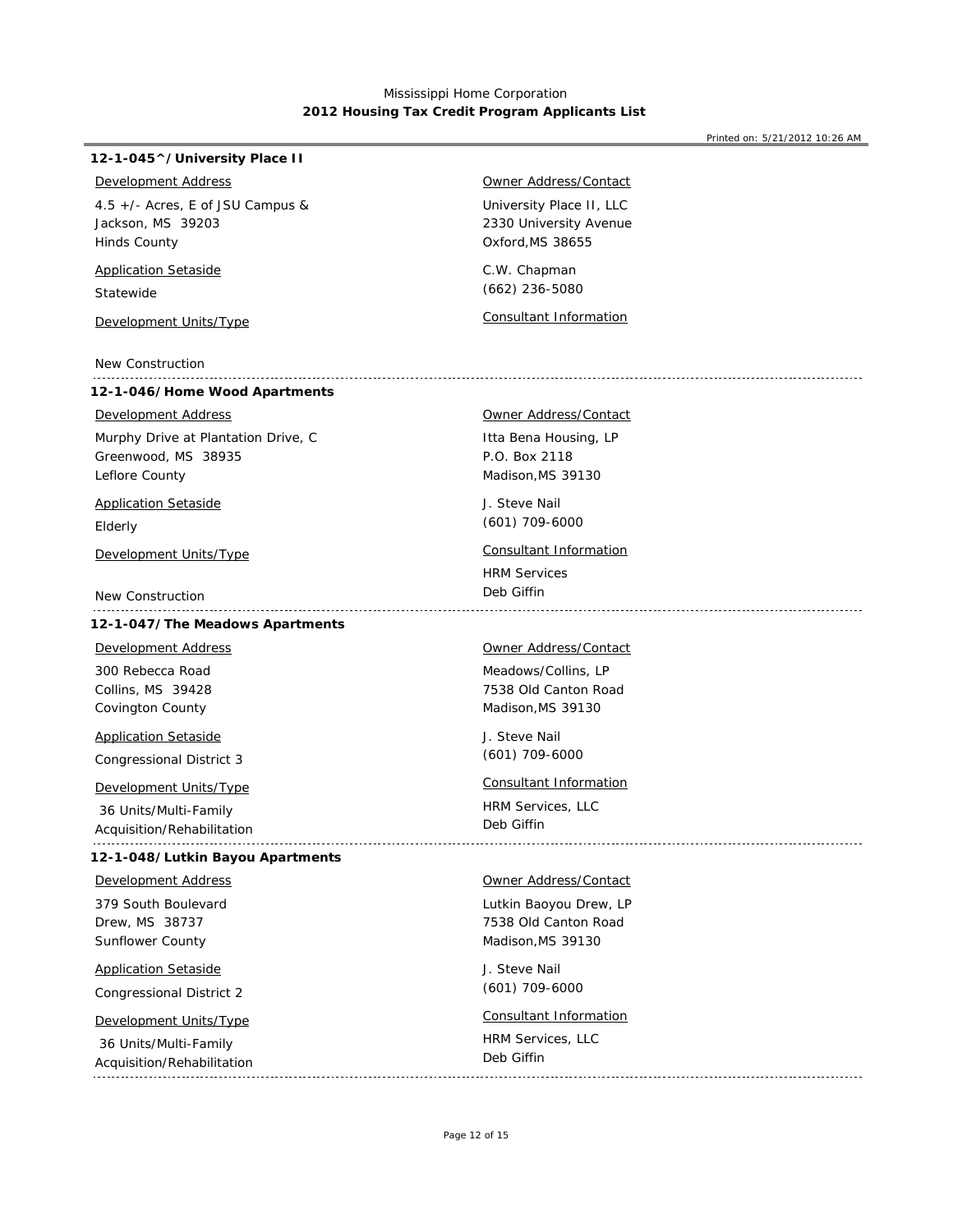Printed on: 5/21/2012 10:26 AM

#### J. Steve Nail Winona, MS 38967 Montgomery County HRM Services, LLC Congressional District 2 24 Units/Multi-Family Acquisition/Rehabilitation Winona Housing, LP Madison,MS 39130 P.O. Box 2118 307 South Central Avenue (601) 709-6000 Deb Giffin **12-1-049/Oakwood Apartments** *Development Address Application Setaside Owner Address/Contact Development Units/Type Consultant Information* J. Steve Nail Canton, MS 39046 Madison County HRM Services, LLC Non-Profit(ACA) 80 Units/Multi-Family Acquisition/Rehabilitation Madison Heights Canton, LP Madison,MS 39130 7538 Old Canton Road 707 Mace Street (601) 709-6000 Deb Giffin **12-1-050/Madison Heights Apartments** *Development Address Application Setaside Owner Address/Contact Development Units/Type Consultant Information* Rodney H Dudley Ackerman, MS 39735 Choctaw County HRM Services, LLC Statewide 24 Units/Multi-Family Acquisition/Rehabilitation Pine Grove Ackerman, LP Ridgeland,MS 39158 P.O. Box 2039 704 College Street (601) 856-3746 Deb Giffin **12-1-051/Pine Grove Apartments** *Development Address Application Setaside Owner Address/Contact Development Units/Type Consultant Information* Rodney H Dudley Mt. Olive, MS 39119 Covington County Congressional District 3 24 Units/Multi-Family Acquisition/Rehabilitation Olivewood Apartments, LP Ridgeland,MS 39158 P.O. Box 2039 400 Kingswood Circle (601) 856-3746 **12-1-052/Olivewood Apartments** *Development Address Application Setaside Owner Address/Contact Development Units/Type Consultant Information*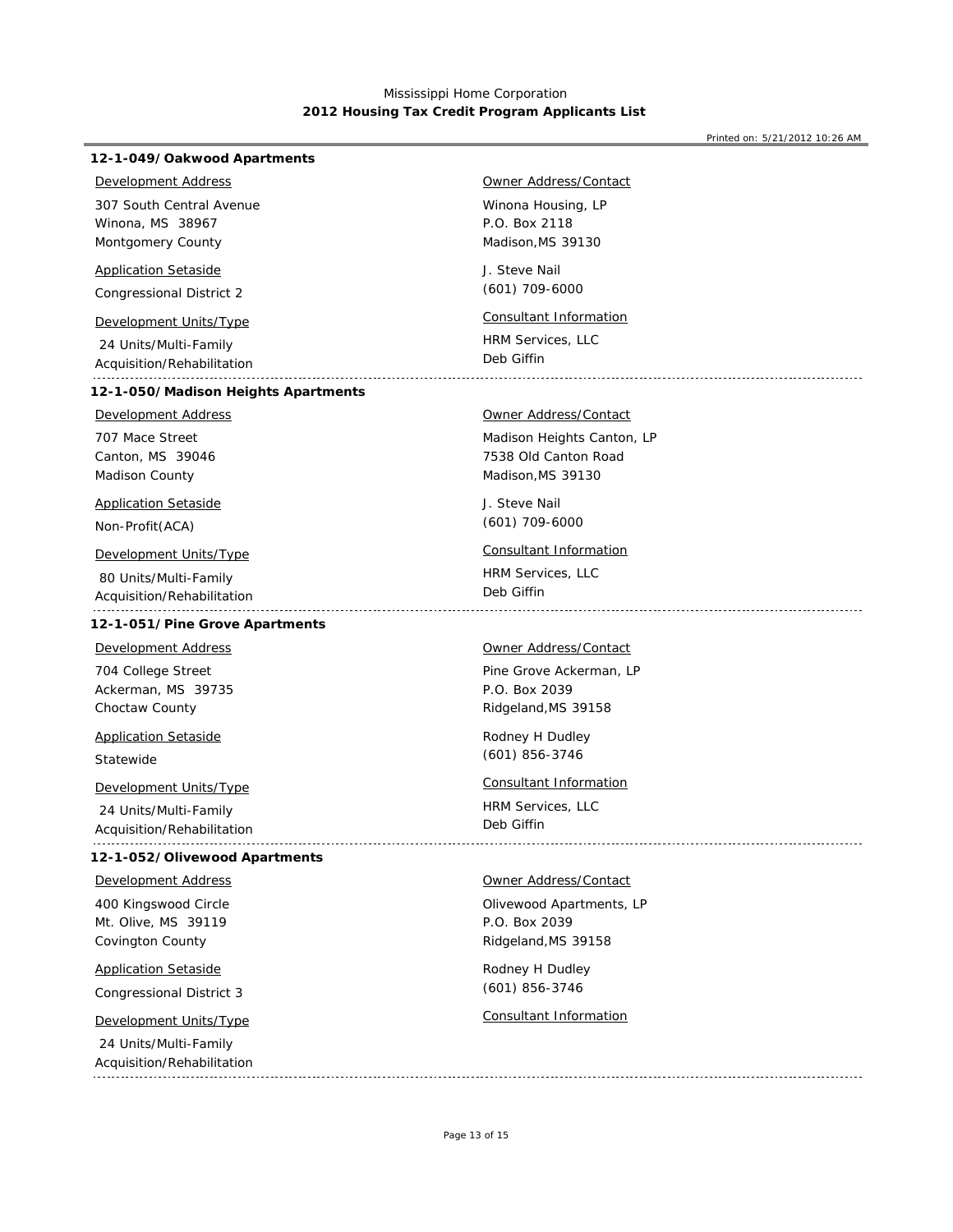| <b>Development Address</b><br>Owner Address/Contact<br>Cedar Ridge Shannon, LP<br>117 Apartment Drive<br>P.O. Box 2039<br>Shannon, MS 38635<br>Lee County<br>Ridgeland, MS 39158<br><b>Application Setaside</b><br>Rodney H Dudley<br>$(601)$ 856-3746<br>Congressional District 1<br><b>Consultant Information</b><br>Development Units/Type<br>HRM Services, LLC<br>48 Units/Multi-Family<br>Deb Giffin<br>Acquisition/Rehabilitation<br>12-1-054/Oakwood Apartments and Maplewood Apartments<br><b>Development Address</b><br><b>Owner Address/Contact</b><br>1115 Second Street<br>Perry County Properties, LP<br>P.O. Box 2039<br>Beaumont, MS 39423<br>Perry County<br>Ridgeland, MS 39158<br><b>Application Setaside</b><br>Rodney H Dudley<br>$(601)$ 856-3746<br>Congressional District 4<br>Consultant Information<br>Development Units/Type<br>48 Units/Multi-Family<br>Acquisition/Rehabilitation<br>12-1-055/Fairview Manor<br>Development Address<br>Owner Address/Contact<br>430 Park Street<br>Fairview Wiggins, LP<br>Wiggins, MS 39577<br>P.O. Box 2039<br>Stone County<br>Ridgeland, MS 39158<br><b>Application Setaside</b><br>Rodney H Dudley<br>$(601)$ 856-3746<br>Congressional District 4<br>Consultant Information<br><b>Development Units/Type</b><br>24 Units/Multi-Family<br>Acquisition/Rehabilitation<br>12-1-056/Heritage Trails Apartments<br>Owner Address/Contact<br><b>Development Address</b><br>265 W Woodard<br>Heritage Holly Springs, LP<br>P.O. Box 2039<br>Holly Springs, MS 38635<br>Marshall County<br>Ridgeland, MS 39158<br><b>Application Setaside</b><br>Rodney H Dudley<br>$(601)$ 856-3746<br>Congressional District 1<br><b>Consultant Information</b><br>Development Units/Type | 12-1-053/Cedar Ridge Apartments |  |
|--------------------------------------------------------------------------------------------------------------------------------------------------------------------------------------------------------------------------------------------------------------------------------------------------------------------------------------------------------------------------------------------------------------------------------------------------------------------------------------------------------------------------------------------------------------------------------------------------------------------------------------------------------------------------------------------------------------------------------------------------------------------------------------------------------------------------------------------------------------------------------------------------------------------------------------------------------------------------------------------------------------------------------------------------------------------------------------------------------------------------------------------------------------------------------------------------------------------------------------------------------------------------------------------------------------------------------------------------------------------------------------------------------------------------------------------------------------------------------------------------------------------------------------------------------------------------------------------------------------------------------------------------------------------------------------------------------------------------------------|---------------------------------|--|
|                                                                                                                                                                                                                                                                                                                                                                                                                                                                                                                                                                                                                                                                                                                                                                                                                                                                                                                                                                                                                                                                                                                                                                                                                                                                                                                                                                                                                                                                                                                                                                                                                                                                                                                                      |                                 |  |
|                                                                                                                                                                                                                                                                                                                                                                                                                                                                                                                                                                                                                                                                                                                                                                                                                                                                                                                                                                                                                                                                                                                                                                                                                                                                                                                                                                                                                                                                                                                                                                                                                                                                                                                                      |                                 |  |
|                                                                                                                                                                                                                                                                                                                                                                                                                                                                                                                                                                                                                                                                                                                                                                                                                                                                                                                                                                                                                                                                                                                                                                                                                                                                                                                                                                                                                                                                                                                                                                                                                                                                                                                                      |                                 |  |
|                                                                                                                                                                                                                                                                                                                                                                                                                                                                                                                                                                                                                                                                                                                                                                                                                                                                                                                                                                                                                                                                                                                                                                                                                                                                                                                                                                                                                                                                                                                                                                                                                                                                                                                                      |                                 |  |
|                                                                                                                                                                                                                                                                                                                                                                                                                                                                                                                                                                                                                                                                                                                                                                                                                                                                                                                                                                                                                                                                                                                                                                                                                                                                                                                                                                                                                                                                                                                                                                                                                                                                                                                                      |                                 |  |
|                                                                                                                                                                                                                                                                                                                                                                                                                                                                                                                                                                                                                                                                                                                                                                                                                                                                                                                                                                                                                                                                                                                                                                                                                                                                                                                                                                                                                                                                                                                                                                                                                                                                                                                                      |                                 |  |
|                                                                                                                                                                                                                                                                                                                                                                                                                                                                                                                                                                                                                                                                                                                                                                                                                                                                                                                                                                                                                                                                                                                                                                                                                                                                                                                                                                                                                                                                                                                                                                                                                                                                                                                                      |                                 |  |
|                                                                                                                                                                                                                                                                                                                                                                                                                                                                                                                                                                                                                                                                                                                                                                                                                                                                                                                                                                                                                                                                                                                                                                                                                                                                                                                                                                                                                                                                                                                                                                                                                                                                                                                                      |                                 |  |
|                                                                                                                                                                                                                                                                                                                                                                                                                                                                                                                                                                                                                                                                                                                                                                                                                                                                                                                                                                                                                                                                                                                                                                                                                                                                                                                                                                                                                                                                                                                                                                                                                                                                                                                                      |                                 |  |
|                                                                                                                                                                                                                                                                                                                                                                                                                                                                                                                                                                                                                                                                                                                                                                                                                                                                                                                                                                                                                                                                                                                                                                                                                                                                                                                                                                                                                                                                                                                                                                                                                                                                                                                                      |                                 |  |
|                                                                                                                                                                                                                                                                                                                                                                                                                                                                                                                                                                                                                                                                                                                                                                                                                                                                                                                                                                                                                                                                                                                                                                                                                                                                                                                                                                                                                                                                                                                                                                                                                                                                                                                                      |                                 |  |
|                                                                                                                                                                                                                                                                                                                                                                                                                                                                                                                                                                                                                                                                                                                                                                                                                                                                                                                                                                                                                                                                                                                                                                                                                                                                                                                                                                                                                                                                                                                                                                                                                                                                                                                                      |                                 |  |
|                                                                                                                                                                                                                                                                                                                                                                                                                                                                                                                                                                                                                                                                                                                                                                                                                                                                                                                                                                                                                                                                                                                                                                                                                                                                                                                                                                                                                                                                                                                                                                                                                                                                                                                                      |                                 |  |
|                                                                                                                                                                                                                                                                                                                                                                                                                                                                                                                                                                                                                                                                                                                                                                                                                                                                                                                                                                                                                                                                                                                                                                                                                                                                                                                                                                                                                                                                                                                                                                                                                                                                                                                                      |                                 |  |
|                                                                                                                                                                                                                                                                                                                                                                                                                                                                                                                                                                                                                                                                                                                                                                                                                                                                                                                                                                                                                                                                                                                                                                                                                                                                                                                                                                                                                                                                                                                                                                                                                                                                                                                                      |                                 |  |
| 24 Units/Multi-Family<br>Acquisition/Rehabilitation                                                                                                                                                                                                                                                                                                                                                                                                                                                                                                                                                                                                                                                                                                                                                                                                                                                                                                                                                                                                                                                                                                                                                                                                                                                                                                                                                                                                                                                                                                                                                                                                                                                                                  |                                 |  |